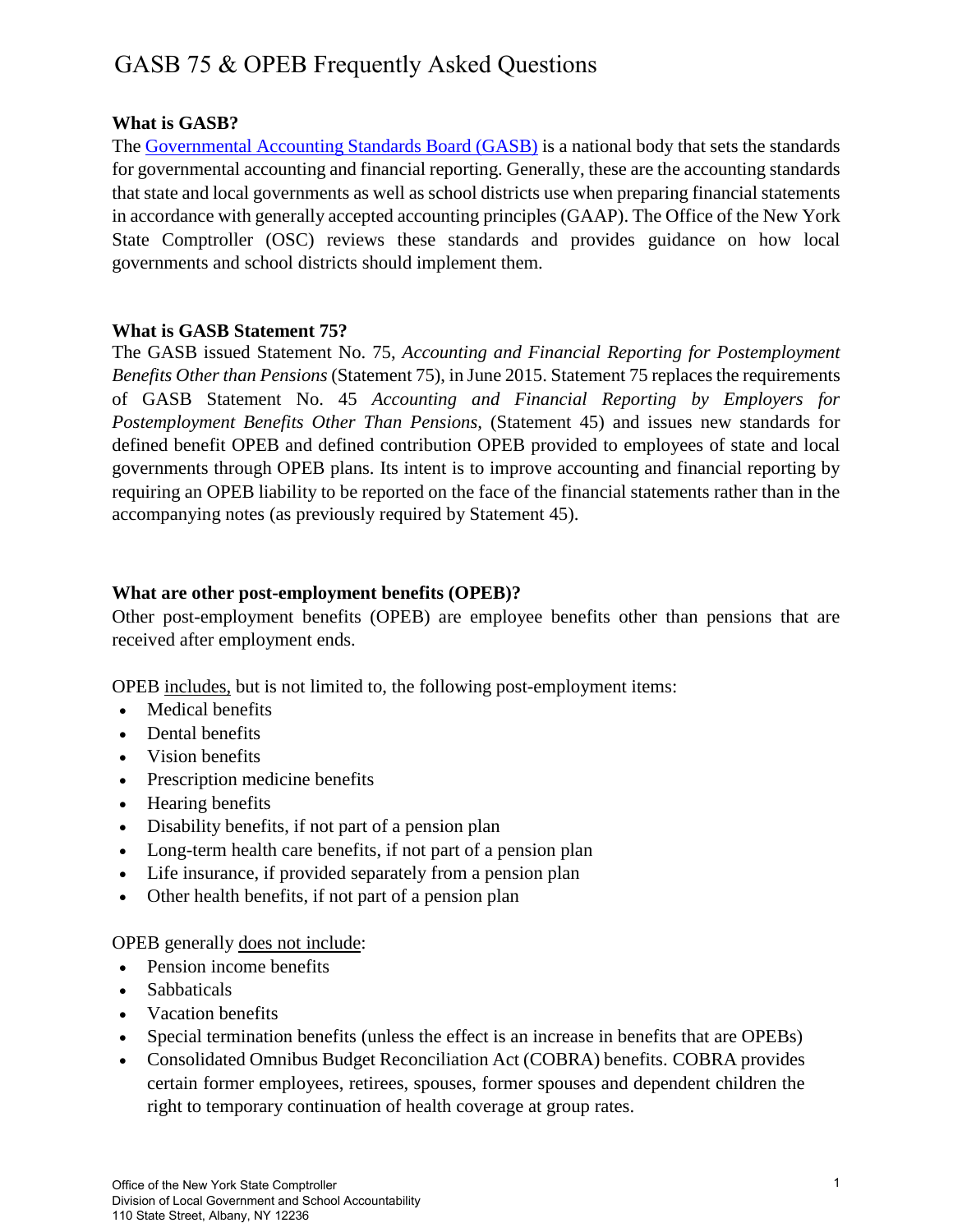### **What information is required to be reported under Statement 75?**

Statement 75 requires local governments and school districts that prepare GAAP-compliant financial statements to report the total OPEB liability in the statement of net position in their government-wide financial statements. See our June 2018 accounting bulletin, *Accounting and [Financial Reporting for Other Postemployment Benefits as Required by GASB Statement 75,](http://www.osc.state.ny.us/localgov/pubs/releases/files/GASB-75-OPEB.pdf)* for specific accounting and reporting requirements for GAAP-compliant financial statements and for reporting requirements for the Annual Update Document (AUD)/ST-3. Implementation is required for local governments and school districts for fiscal years beginning after June 15, 2017.

# **How does reporting Statement 75 on the AUD/ST-3 differ from Statement 45?**

Under Statement 45, the total unfunded actuarial accrued liabilities (UAAL) for past service costs were reported in the footnotes to the financial statements. Payments made for OPEB benefits were expensed when incurred. For AUD/ST-3 reporting, OPEB information was reported in the OPEB Supplemental Schedule and in the notes to the AUD.

Under Statement 75, the total OPEB liability is required to be reported on the face of the government-wide financial statements. For AUD/ST-3 reporting purposes, the total OPEB liability will be reported on the Schedule of Non-Current Governmental Liabilities (W Schedule) for OPEB applicable to governmental funds. Expenditures related to OPEB payments will continue to be recognized when incurred.

If a local government has OPEB applicable to proprietary funds, then a portion of the total OPEB liability should be allocated between the W Schedule and the proprietary fund financial statements. Additionally, local governments must report OPEB expense and deferred inflows/outflows of resources as applicable.

OPEB information will continue to be reported in the notes to the AUD.

See our July 2018 accounting bulletin, *Accounting and Financial Reporting for Other [Postemployment Benefits as Required by GASB Statement 75](http://www.osc.state.ny.us/localgov/pubs/releases/files/GASB-75-OPEB.pdf)*.

# **What governmental entities are required to comply with Statement 75?**

Statement 75 applies to all public entities (including state governments; county, city, town and village governments; and school districts) that follow GAAP in filing their annual financial statements and offer OPEB. In New York State, it is estimated that about one-quarter of local governments and most school districts are required to comply.

# **What types of OPEB plans do governments use?**

There are two basic forms of post-employment benefit plans. Defined benefit plans are those that specify the amount of benefits to be provided to employees after the end of their employment. Defined contribution plans stipulate only the amounts to be contributed by an employer to a plan member's account for each year of active employment; such plans do not specify the amount of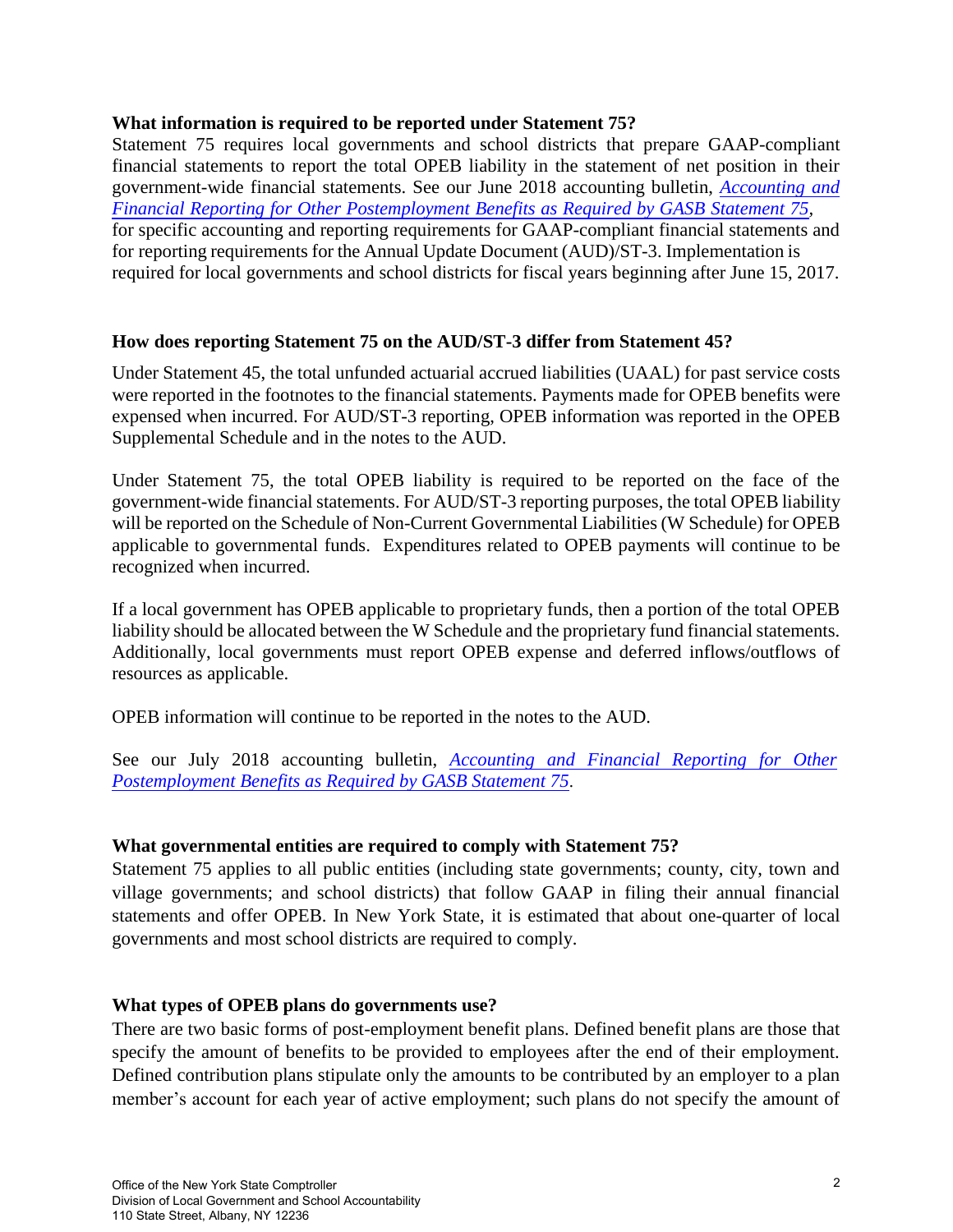benefits employees will receive after the end of their employment. The majority of local governments and school districts in NYS have single-employer defined benefit OPEB plans and as a result, our Statement 75 Accounting Bulletin guidance is focused on single-employer defined benefit OPEB plans.

## **How should governments participating in defined benefit plans account for OPEB?**

In general, governments should account for and report the annual cost of OPEB and the outstanding obligations and commitments related to OPEB in the same manner as they currently do for pensions. These amounts should be produced by actuarial valuations performed in accordance with parameters established by GASB. The valuations should be conducted at least every two years with more frequent valuations or calculations encouraged. Generally, actuarial valuations should be performed in conformity with Actuarial Standards of Practice unless otherwise specified by the GASB.

# **Actuarial Valuation and Services**

## **Who should an employer contact to obtain an actuarial valuation?**

You should to hire an actuarial consulting firm with expertise in health benefits to perform the valuation work. OSC does not endorse or recommend any specific actuarial firms and the local government should take care to comply with its procurement policies and procedures for obtaining professional services, which, as a rule, should provide for a request for proposal (RFP) process. We suggest that you contact the [American Academy of Actuaries,](http://www.actuary.org/) the [American Society of](https://www.asppa.org/) [Pension Professionals & Actuaries \(ASPPA\),](https://www.asppa.org/) or th[e Society of Actuaries t](https://www.soa.org/member/)o obtain a list of actuarial firms.

# **What resources are available to help local governments procure these services?**

The Government Finance Officers Association (GFOA) has a checklist for [Procuring Actuarial](http://www.gfoa.org/procuring-actuarial-services)  [Services](http://www.gfoa.org/procuring-actuarial-services) that could be helpful to local governments in obtaining actuarial services.

OSC also suggests that school districts contact their local Board of Cooperative Educational Services (BOCES) to inquire about possible actuarial services. Counties should contact the New [York State Association of Counties \(NYSAC\)](http://www.nysac.org/) to inquire about possible actuarial services.

# **Will OSC perform Statement 75 actuarial valuations for employers?**

No, OSC does not perform actuarial valuations for employers. For information on computing the specific valuations, please refer directly to Statement 75.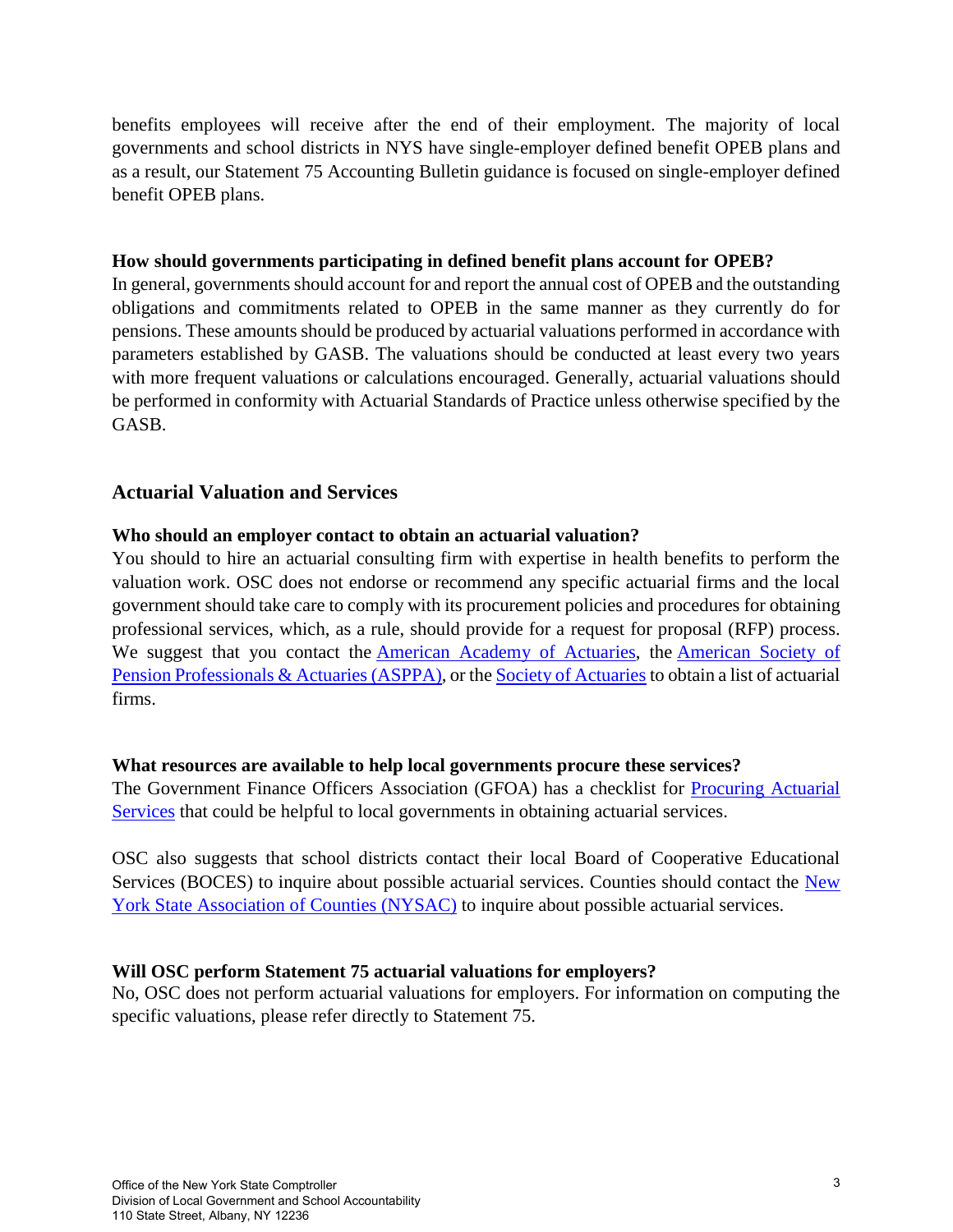# **What information must an employer provide to the actuary for employees and retirees?**

Data elements needed by actuarial firms to begin an actuarial valuation generally include:

- Employee name or identification number
- Gender
- Date of birth
- Date of hire
- Employee salary
- Bargaining unit
- Retirement date
- Employment status: active or retired
- Spousal and dependent information
- Contribution to the cost of the premium
- Type of benefit plan: individual or family with specific information on each plan

The New York State Health Insurance Program (NYSHIP) may be able to provide some data elements listed above to local governments who are members of NYSHIP. For more information, contact the Public Employer Liaison Unit of the New York State Department of Civil Service at (518) 485-1771. In addition, some of this information may have already been gathered and submitted for purposes of Medicare Part D. Check with your personnel officer.

## **Can OSC provide local governments with data on retirees and/or current employees participating in ERS?**

OSC can assist local governments in providing some of the required data on retirees and current employees, but local governments are the best source of most information required on their employees and the health benefit plans provided to them.

#### **What surprises should we be aware of in dealing with an actuarial OPEB valuation?**

Actuarial studies often produce future liabilities which are higher than initially expected. In addition, estimates of OPEB liabilities can be more volatile than pension liabilities from one actuarial study to the next. The volatility is due to changing demographics (people living longer and retiring earlier), changes in the level of benefits offered and increases in health care costs that are difficult to predict.

# **Funding OPEB Liabilities**

#### **What does GASB say about funding OPEB liabilities?**

GASB does not require that the OPEB liability of a government be funded. However, GASB has advised that if an employer decides to fund its OPEB liabilities, in order to be considered funded in accordance with GASB, the employer must transfer assets to a qualifying trust or equivalent arrangement in which OPEB assets are held in trust for the exclusive benefit of plan members and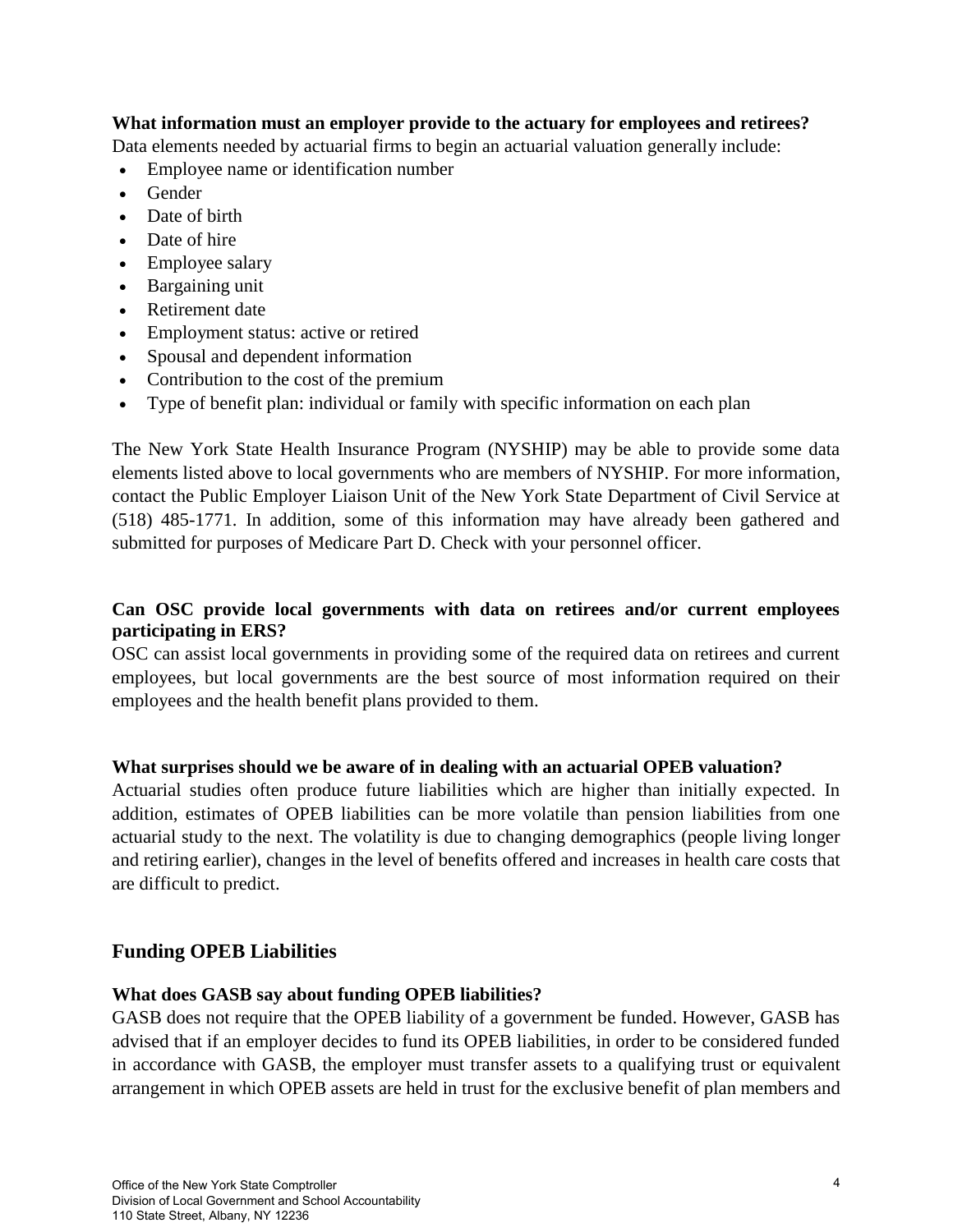their beneficiaries in accordance with the terms of the OPEB plan. These OPEB plan assets must be legally protected from creditors of the employer.

# **Is there any State statute that expressly authorizes a local government in New York to create a trust for OPEB purposes?**

No, and in the absence of such a statute, it is questionable whether local governments have the requisite authority for establishing an OPEB trust. A State statute providing express authority is highly advisable as it would eliminate questions as to the underlying authority for the creation of the trust.

# **Can a local government in New York set aside moneys in a reserve fund to help finance OPEB?**

General Municipal Law, Section 6-p, allows municipal corporations in New York to establish and maintain an Employee Benefit Accrued Liability Reserve Fund to help finance the cost of certain "employee benefits". The term "employee benefits" is defined in the statute to include the cash payment of the monetary value of accrued but unliquidated time earned by employees that is payable upon termination of service. Typically, moneys in this reserve are set aside to pay for accumulated, unused leave time when an employee separates from service. Currently, moneys cannot be accumulated in this reserve to fund a local government's OPEB liability. Moreover, such a reserve fund would likely not comply with all GASB requirements for a qualifying trust or equivalent arrangement. There is no other reserve fund authorized by General Municipal Law or any other law for this purpose.

# **Can local governments issue OPEB bonds?**

Currently, local governments in New York State do not have the statutory authority to issue bonds to fund their OPEB liability.

# **Other Issues**

## **We have provided healthcare benefits to our retirees for decades, but we have expressly reserved the right to alter or discontinue benefits. Do we have to book an OPEB liability under Statement 75?**

Probably. While employers often stipulate that post-employment healthcare benefits are not vested or that the employer has the right to amend or discontinue benefits unilaterally, the current plan and the employer's historical pattern of providing benefits up to the time of the valuation provide the most objective and reliable basis for projection of benefits for financial reporting purposes. Consult with your attorney on the specific situation in your municipality.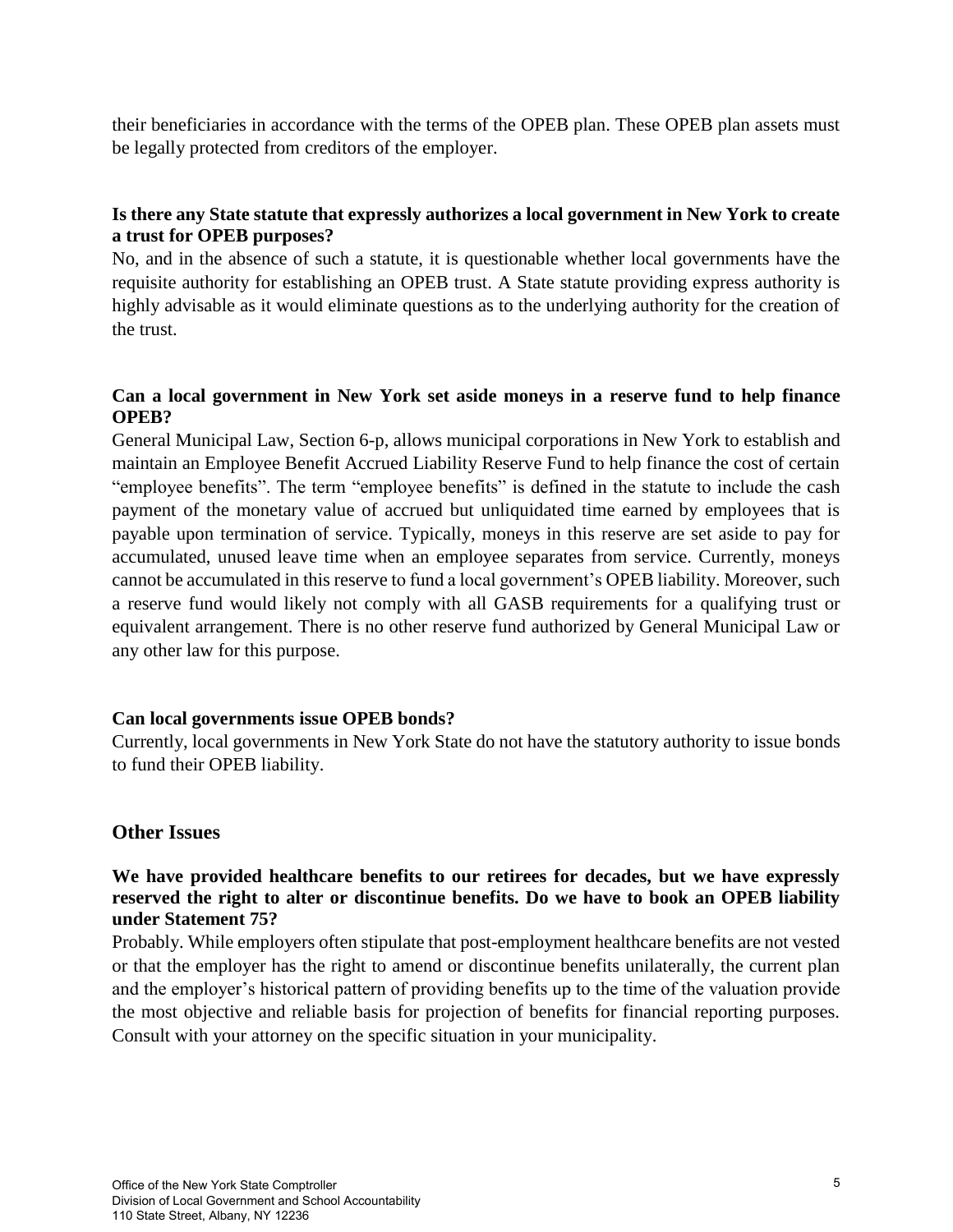### **Can we make major changes in our benefit structure?**

This will vary from one local government to another, and will generally depend in part on the manner in which the benefit was provided (e.g., board resolution, collective bargaining agreement), as well as the specific terms of the benefit.

Ideally, the collective bargaining agreements or board resolutions that provide for the benefit will clearly specify the terms and conditions of coverage for retirees and current employees upon their retirement, including whether changes may be made. Plan documents and other records may be helpful in certain instances in determining the extent of the local government's commitment to continue to provide benefits or a particular level of benefits.

However, collective bargaining agreements can change over time, sometimes making it unclear which agreement applies to a current or future retiree or group of retirees. Collective bargaining and healthcare plan documents may also contain confusing or even conflicting provisions. In some cases, State statute, local laws and court cases can affect coverage.

Thorough research of a particular local government's collective bargaining and employee benefits documents is highly recommended. Because there often are legal issues to be resolved, it is advisable to consult with your attorney.

## **What if I just do nothing with OPEB and the new GASB requirements?**

Doing nothing may be risky. Local governments that do not comply with Statement 75 will no longer be following GAAP standards which may have negative financial implications:

- Accounting firms may view non-compliance as a negative factor in their audit opinions.
- Bond rating agencies may view non-compliance as a negative factor in credit ratings which could result in a rating downgrade.

# **What do credit rating agencies say about the funding of the OPEB liability?**

Credit rating agencies have stated that they will consider OPEB funding status in their evaluations of government financial condition. It is possible that bond ratings may suffer for those governments with large and/or mounting liabilities and no plan to pay for these future costs. This may be particularly true as certain governments move forward with OPEB strategies while others do not. The extent to which a local government's OPEB funded status affects its overall credit rating may depend on a number of factors, including the issuer's current rating and a comprehensive review of the issuer's finances.